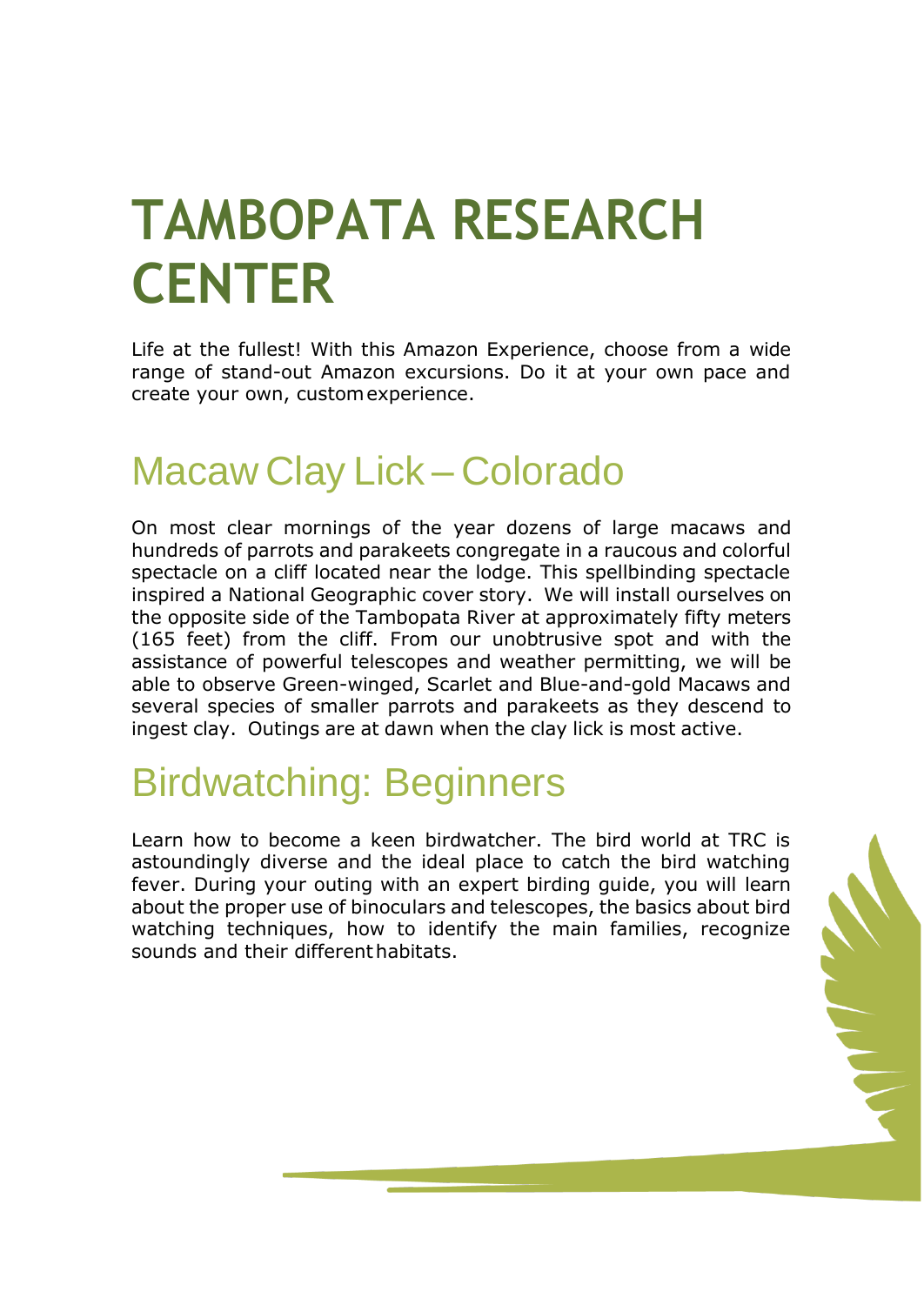#### Birdwatching: Moderate

If you're already familiar with the basics of birding and the proper use of your birding equipment, you are ready for the next step. On this excursion we will shift our focus from learning the basics to a more indepth birding experience. Our main emphasis with the assistance of our birding guides, is to learn to differentiate between different habitats and to better understand the behavioral patterns of your favorite bird species.

#### Birdwatching: Hardcore

This is the ideal activity for seasoned birdwatching lovers. With the assistance of our professional birding guides, we will help you find those species missing from your list. Tambopata holds a vast diversity of specific species. Get ready for an intense 4 hour birding session in order to search and try to find the elusive birds missing from your list.

#### Secrets of the Surroundings

Explore the surrounding area around TRC at a relaxed pace. A pristine primary forest encircles the lodge so it is not necessary to wonder too far to have exiting encounters with a large diversity of flora and fauna. Accompanied by your guide, you will walk in a flood plain forest. Imposing ancient trees are the main feature along a trail that is crisscrossed by creeks and ponds. Among them are imposing tree species like the fig, ceiba and shihuahuaco, which host countless species of insects, reptiles andmammals.

# The World of Butterflies

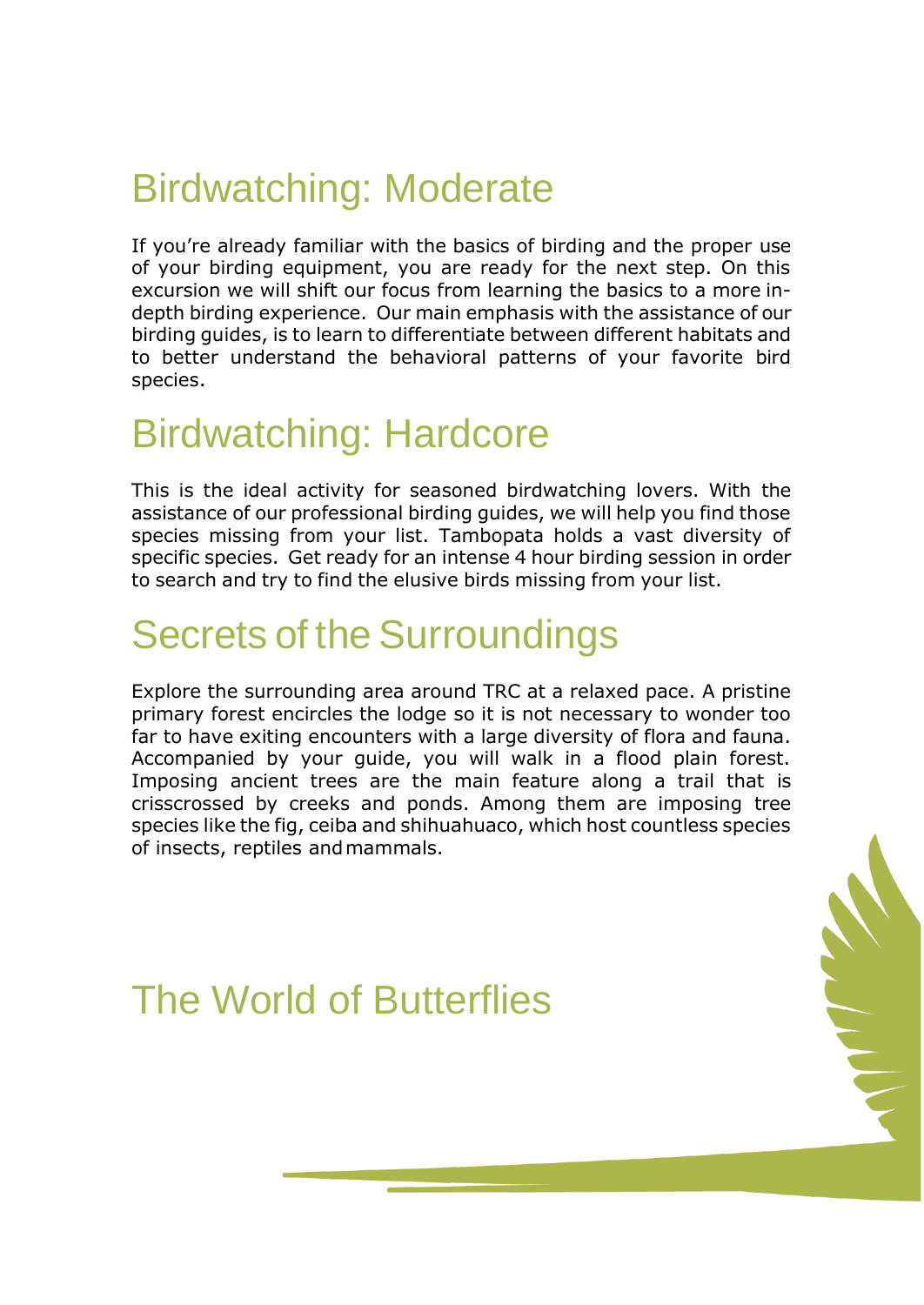If you love butterflies you will enjoy this activity. The Tambopata region holds the record for more species of butterflies in the world. Our researchers and guides have identified their favorite habitats according

to the species. Large, small, colorful, transparent… you are in for a delightful visual experience. Also this is a great chance to photograph these colorful creatures. Apart from witnessing an extraordinary nature show, you will have the opportunity to learn about their behavior and amazing adaptations methods to survive in the rainforest.

# Ceiba Walk

Embark on a hike on the Ceiba trail. The highlight during this hike is the encounter with largest tree in the vicinity: a giant ceiba. The native people consider these trees sacred. During the hike we will focus on the natural history of this majestic tree and learn why they are so special.

## Amazon OverlookTrail

A three to five-kilometer hike through a regenerating old bamboo forest will lead us to the edge of stunning overlooks which commands magnificent views of the capriccios Tambopata River as it winds its way into the lowlands.

# Monkey Search

An entirely different habitat featuring smaller, thinner trees atop hills and slopes is covered by this five-kilometer trail. A favorite ecosystem for the many monkey species who inhabit Tambopata region. Great opportunity to learn about these curious and lively habitants of this captivating forest.

Island Exploration & Pond

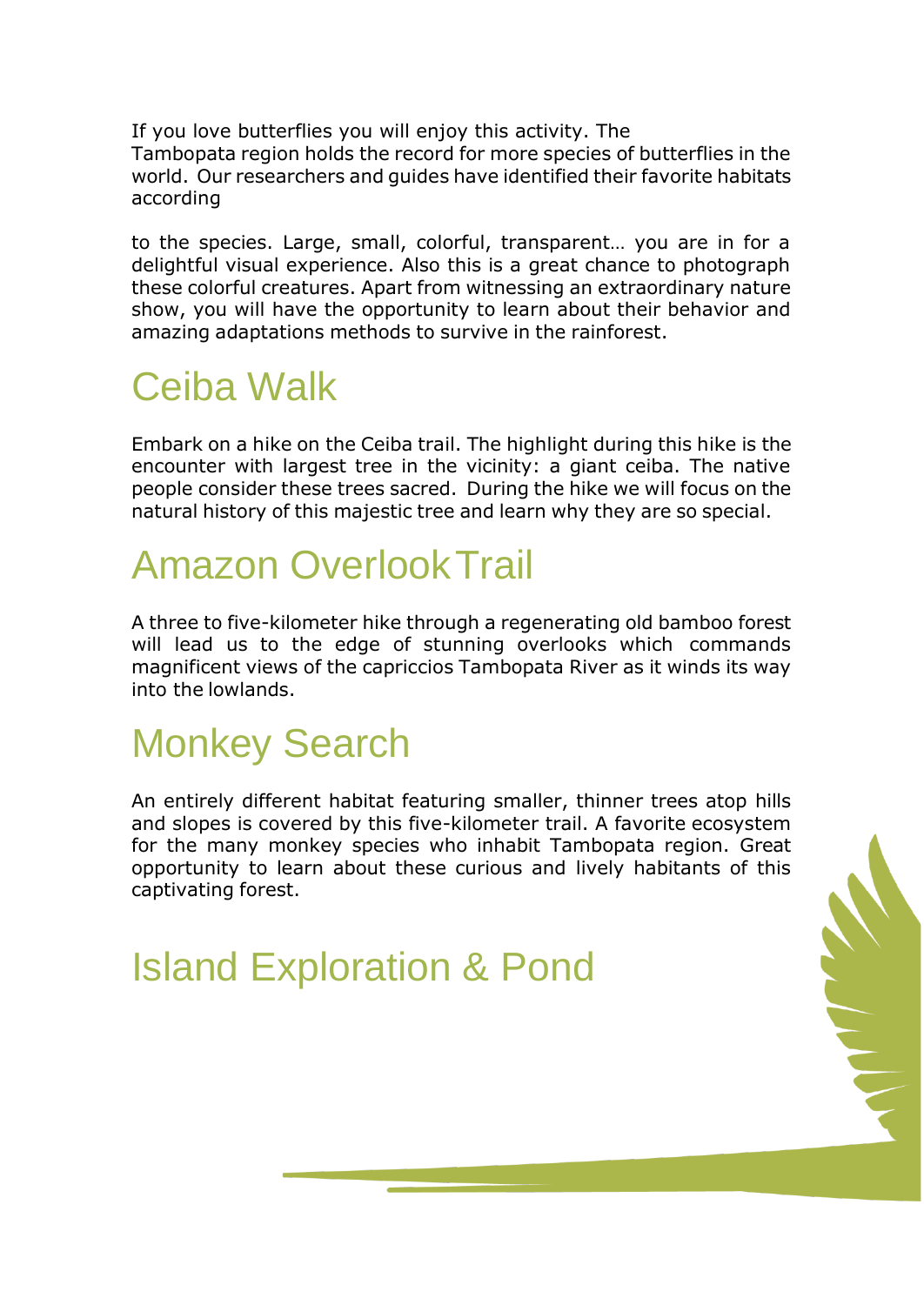Ten minutes upriver from the lodge is a small pond with a platform in the middle. It is a great place to spot waterfowl such as the beautiful Agami heron, Capped heron, the rare curassow, Muscovy duck, Sunbittern and hoatzins along with woodpeckers, oropendolas, flycatchers and parakeets that call this pond their home. You will also have an opportunity to learn about the varieties of fish that live in the amazon. If you are fortunate you may even get to see a caiman or two.

## Palm SwampTrail

Growing on the remains of an oxbow lake and providing both arboreal as well as terrestrial mammals with fruits throughout the year, the aguaje palms are one of the most important food sources in the rainforest. Unfortunately, this habitat is also in high demand by humans since the swamps provide ideal conditions for planting rice, making the palm swamps one of the most threatened habitats in the rainforest. Once thing is certain. Swamps are truly picturesque habitats and should be in everyone's short list of places to visit during your stay at TRC.

#### Giants of the Amazon

Marvel at the rainforest's towering trees.

This five kilometer trail covers the prototypical rain forest with immense trees crisscrossed by creeks and ponds. Amongst the figs, ceibas and shihuahuacos we will look for Squirrel, Brown Capuchin, and Spider Monkeys as well as peccaries. TRC is located within this habitat.

Discover the Magnificence of Jungle Trees: This part of the forest teems with every type of tree, from enormous, 400-year-old Ironwoods to funny-looking "Potbellied" palms, with their tusk-like horn growths. Many trees tower up to 50 meters (about 160 feet) into the canopy, with truly giant trunks and far-ranging root systems that will leave you in awe.



## Adventure to the Bowl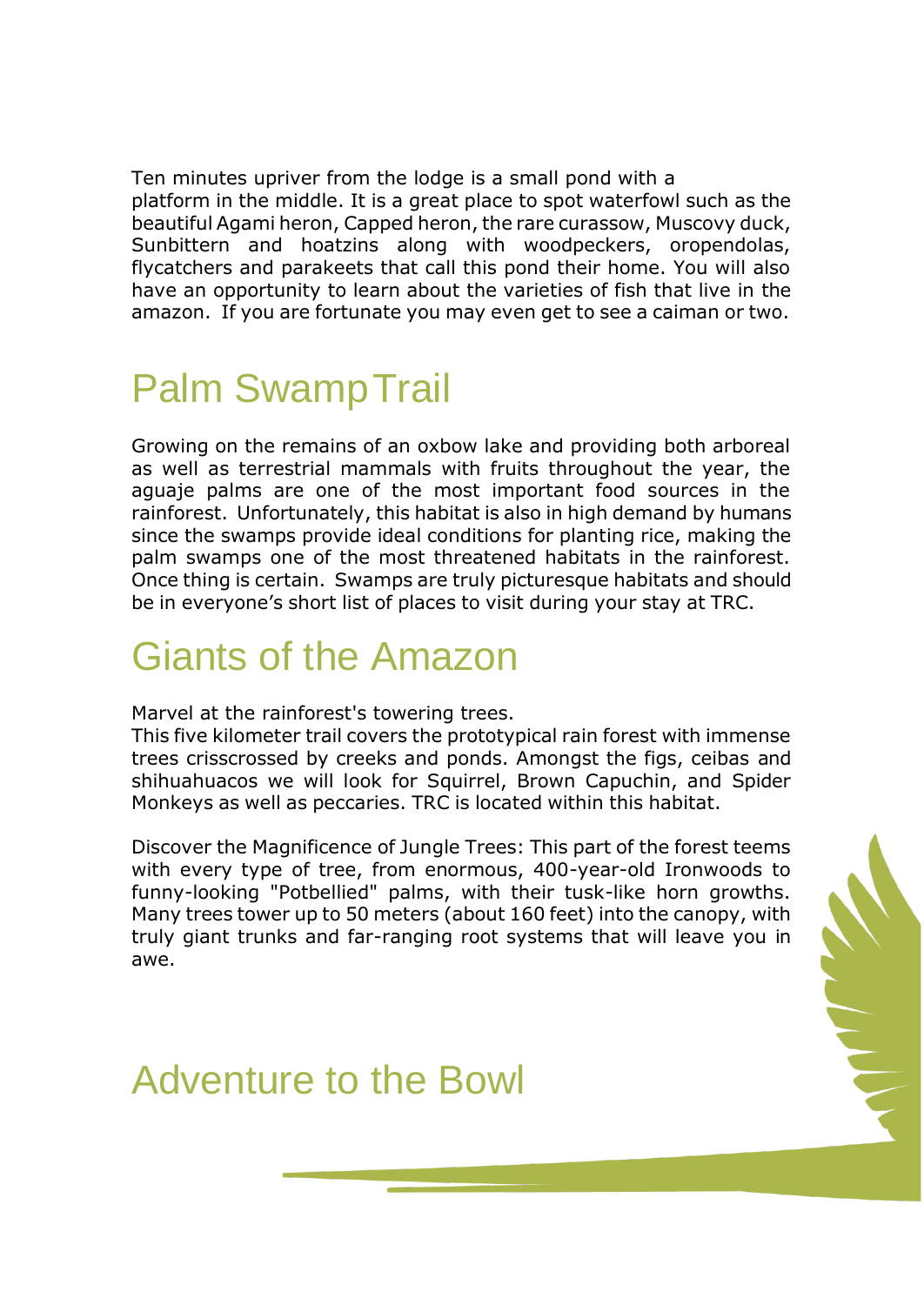Ready for a challenge? Join us on a 4-hours walk crossing different habitats. This is an early morning activity and one of the most rewarding in terms of wildlife encounters. Once at the Bowl, you learn about how this patch of forest changes through the seasons.

## Bamboo Trail

One of the most remarkable and mega diverse ecosystems in Tambopata is the bamboo forest. Bamboo is a fast growing plant. Where it grows, bamboo takes over and establishes a total different habitat. Learn more about what species choose this ecosystem as their home. This trail is particularly attractive for bird lovers since this is home to highly specialize species of birds, including some endemics.

## Amazon CreekTrail

Continue your exploration of the rainforest and it's endless diversity by hiking in the Terra Firme forest, which is traversed by many creeks that wind their way towards the Tambopata River. Our main focus during this activity is to have an in-depth understanding of the surrounding forest and creek ecology.

## The Rainforest Master Hike

This is the perfect outing for the hardcore hiker and nature lover. Crisscrossing through an array of ecosystems and an endless network of trails, this hike will take around 6 hours and maximize your opportunities for wildlife. Bring plenty of water and repellent!!!!!

## Night Walk

Walking through the rainforest at night challenges all your senses. In deep darkness, surrounded by an array of jungle sounds and with the aid of your guide's powerful spotlight, you enter a world inhabited by